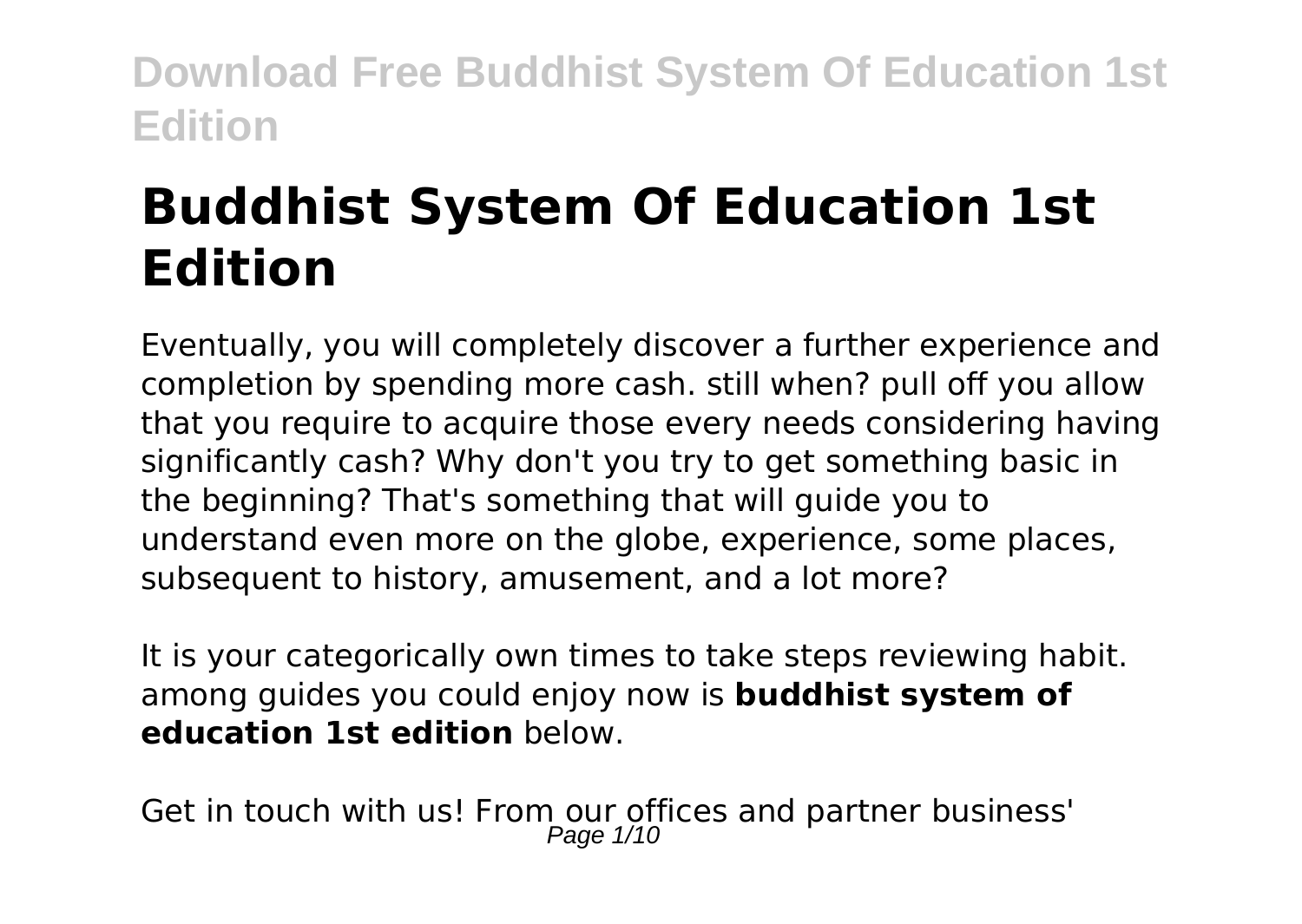located across the globe we can offer full local services as well as complete international shipping, book online download free of cost

#### **Buddhist System Of Education 1st**

Education - Education - Introduction of Buddhism: The Han dynasty was a period of territorial expansion and growth in trade and cultural relations. Buddhism was introduced at this time. Early information about Buddhism was probably brought into China by traders, envoys, and monks. By the 1st century ce an emperor became personally interested and sent a mission to India to seek more knowledge ...

#### **Education - Introduction of Buddhism | Britannica**

Buddhist monasteries or vihāras were and still are centers of education; the first mention of a vihāra in Karnataka happens to be in Banavasi. An inscription in the Brahmi script dating back to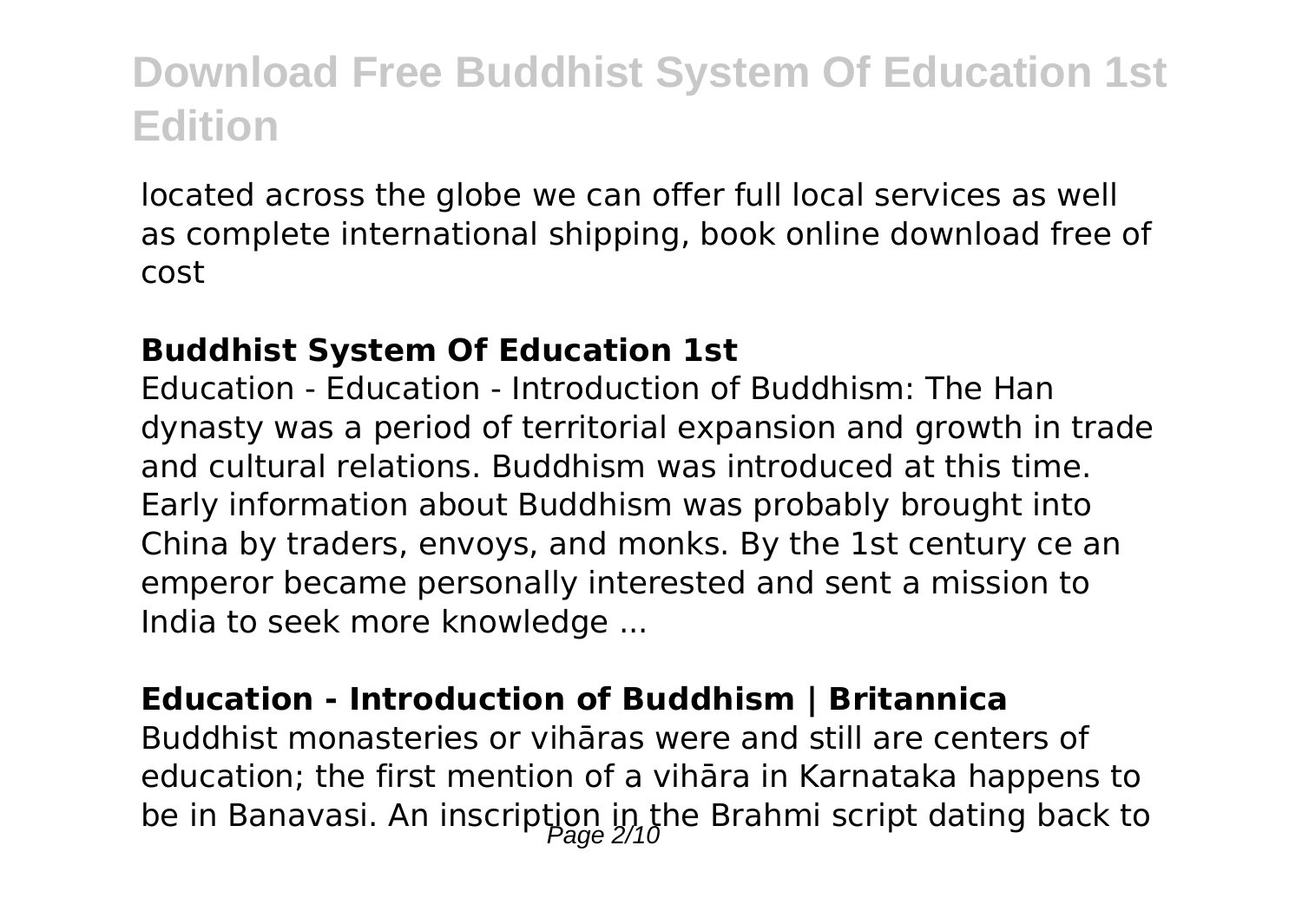the third century C.E. indicates that a Chutu princess called Shivaskanda Nagashree donated a vihāra in this location.

#### **Buddhist System of Education**

The Buddha's First Teaching One of the commonalities of the many traditions within Buddhism is the centrality of the messages in the Buddha's very first teaching in Sarnath, shortly after attaining enlightenment in Bodhgaya.

#### **The Buddha's First Teaching | Shambhala**

Historically, the system of Buddhist education was really started from training of Buddhist Order or Saṃgha in monasteris. Buddhism centred round monasteries as the institutional base for its educational system. All educational systems, sacred as well as secular, was in the hands of the Monks.

### **Origin and Development of Buddhist Education System: A**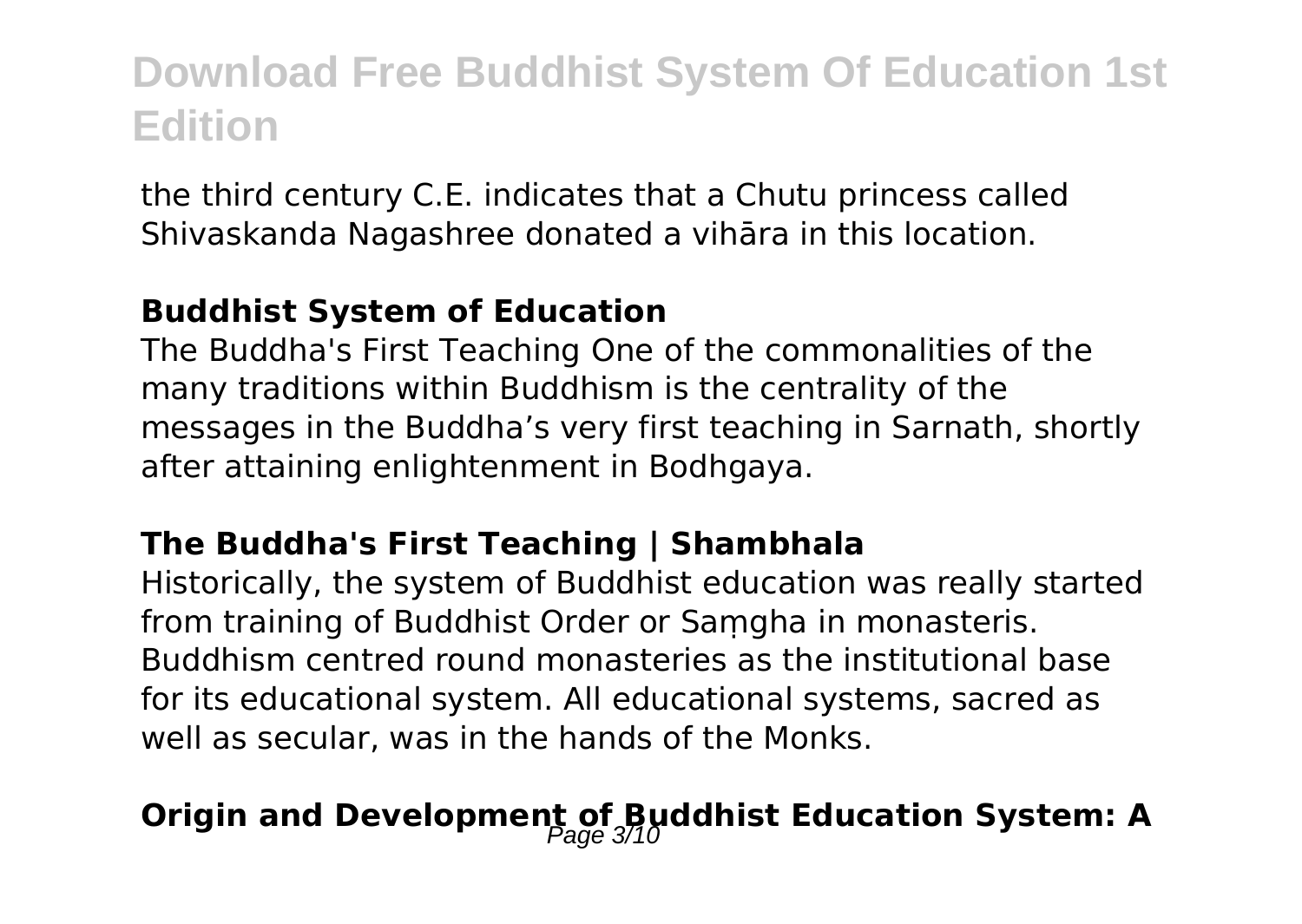**...**

Buddhist system of education | contemporary India and education | 1st year B.ed |explained in Tamil ... Contemporary India and Education | 1st Year B.Ed | Chapter 5 | in tamil| - Duration: 18:17.

#### **Buddhist system of education | contemporary India and education | 1st year B.ed |explained in Tamil**

#1. The main aim of Buddhist education is to spread the teachings and the knowledge of Gautama Buddha. Along, with this, Buddhism aims for the attainment of Nirvana. Nirvana is a state of in which there is neither suffering, desires, nor sense of self, as the person is released from the effects of karma and the cycle of death and rebirth.

### **What is Buddhist Education? How does it Impact the Students?** Page 4/10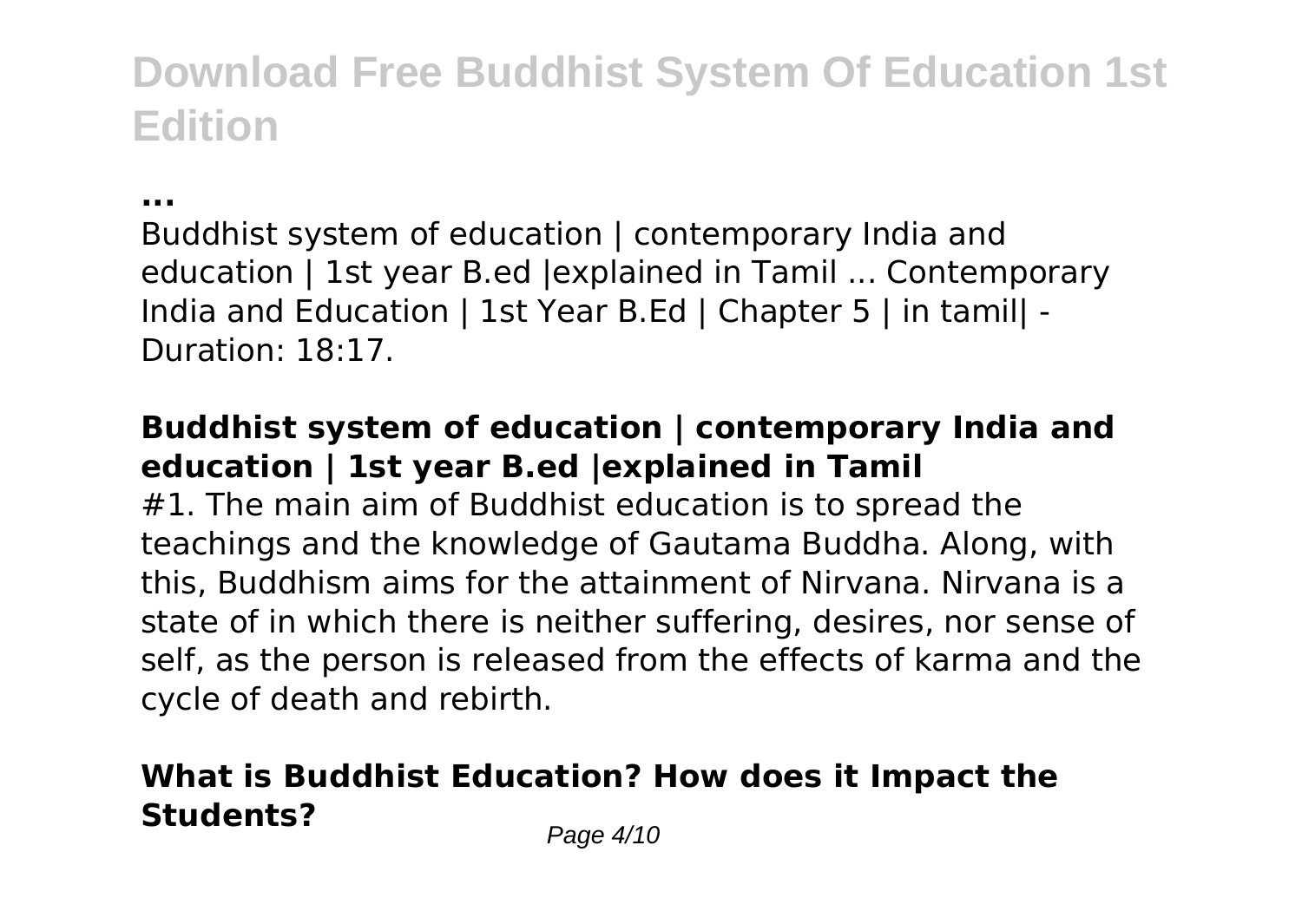The entire system of Buddhist education must be rooted in faith (saddha) — faith in the Triple Gem, and above all in the Buddha as the Fully Enlightened One, the peerless teacher and supreme guide to right living and right understanding.

#### **Aims of Buddhist Education - Access to Insight**

Buddhist education came into the existence in the 5th century B.C. Buddhist system of education was monastic. All castes were admitted to Buddhist sangh. The history of education in Buddha period is inter-related with the history of monasteries and Vihara because there were no independent educational institutions or centers, other than those religious centers.

**Buddhist Education System in India - LinkedIn SlideShare** System of EducationSystem of Education • In Buddhist period, students have to stay in Sangha or Viharas. • Students have to present themselves before the teacher to ask for permission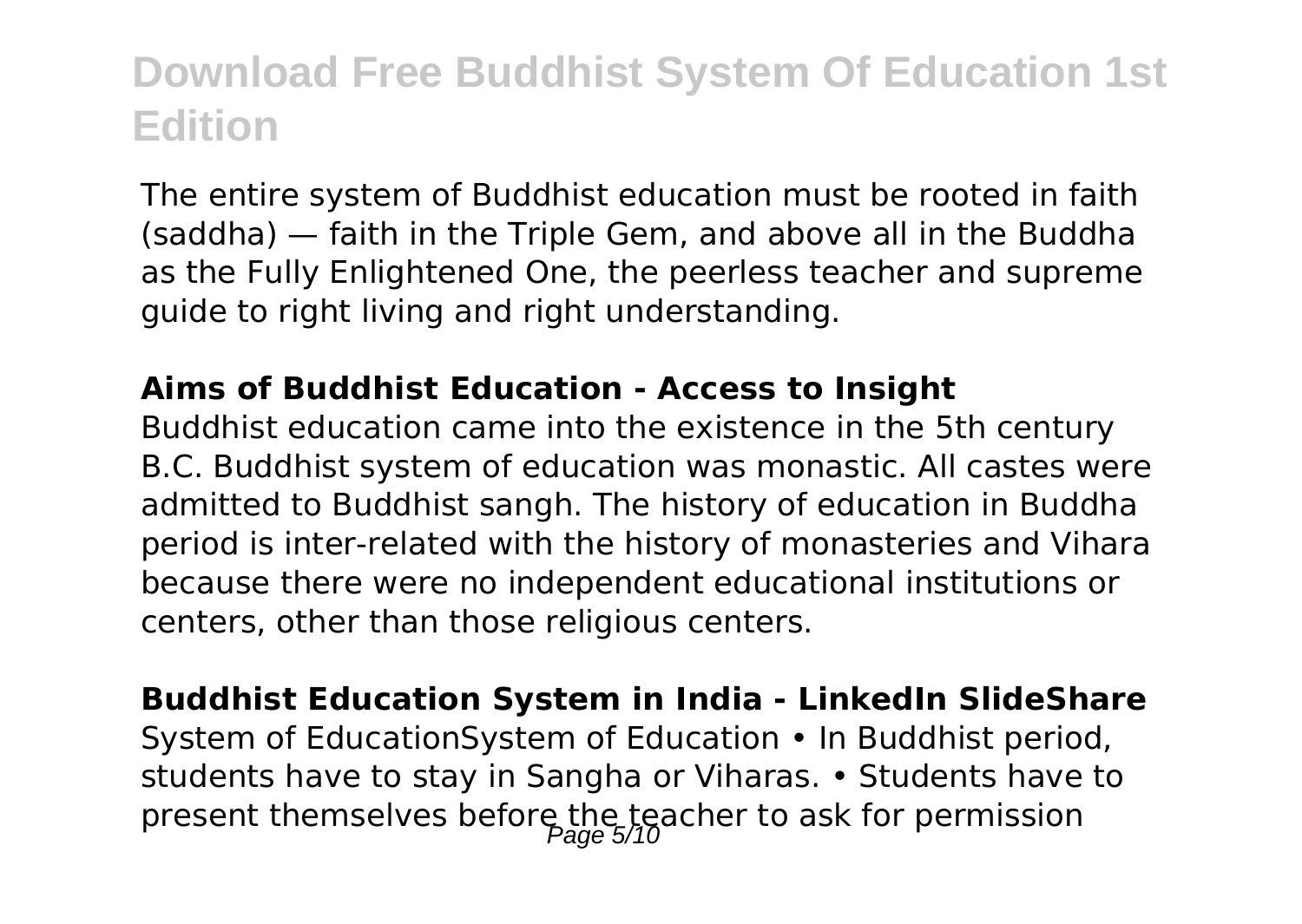which is known as 'Pabbja' which means 'to go out'. • The boys went out of their families and joined the monasteries.

#### **Buddhist education - LinkedIn SlideShare**

Buddhist Education. In the Buddhist education system, the subjects included Pitakas. Vinaya Pitaka. It is a Buddhist cannon that contains the set of rules and regulations that govern the Buddhist community residing in the Monastery. Sutta Pitaka. It is divided into 5 niyakas (collections). It contains Buddhas teachings recorded mainly as sermons and.

#### **History of education - Wikipedia**

Buddhist period in Indian education roughly starts from 600 B.C and last for about 1200 years till 600A.D. during Vedic period education was mostly individualistic effort whereas during Buddhist period institutional organization is one of the chief characteristics of education. Buddhist education was based on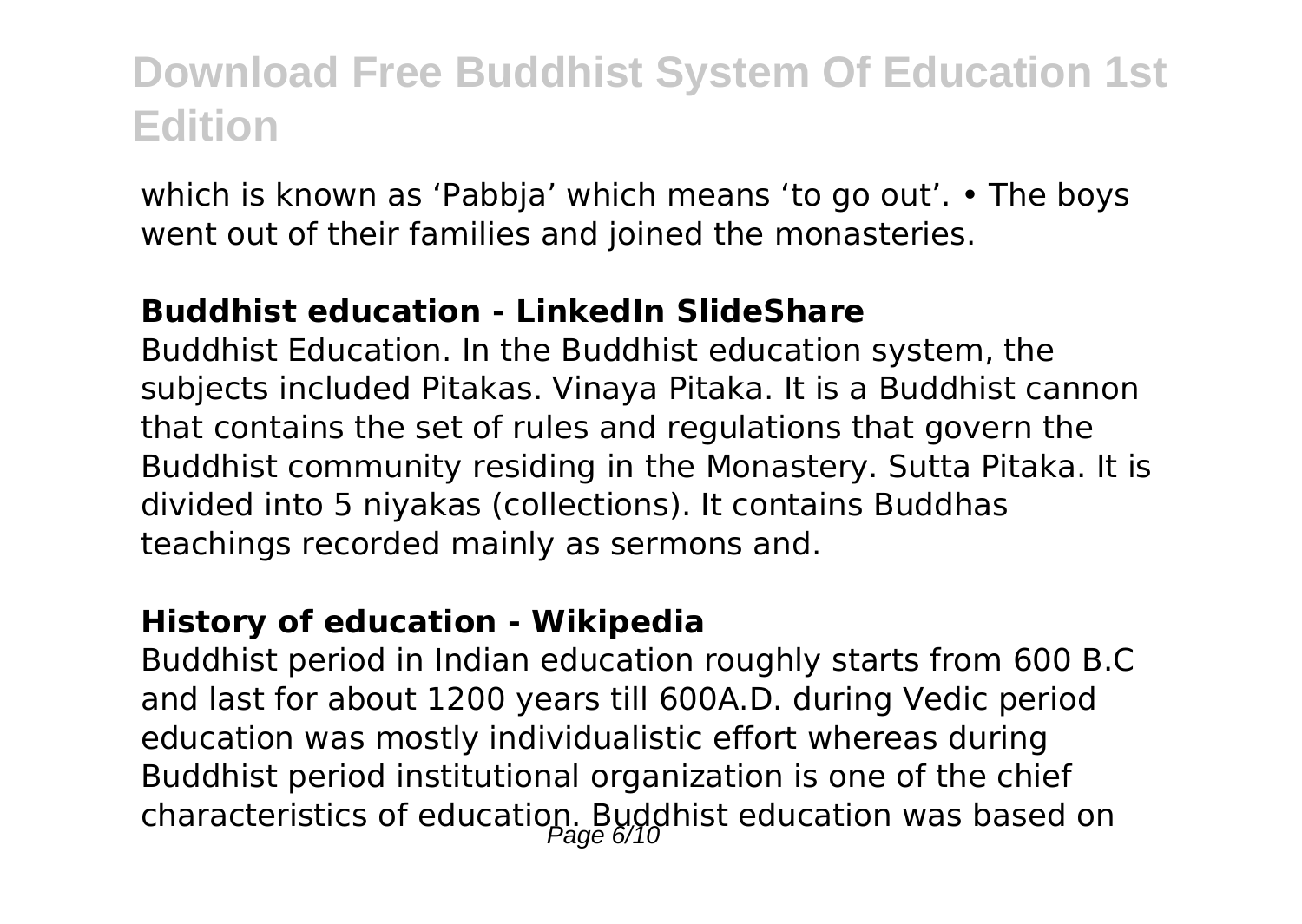the teaching of Gautam Buddha.

#### **EDUCATION DURING BUDDHIST PERIOD : Part 1 - TET Success Key**

The main centre of Buddhist Education was sangharama (Monastery / Vihara, Temple) where monks and samanaras reside sangharamas were open to all. Here students from different caste, creed, colour and religion got free admission. Buddhism was a strong protest against orthodox Vedic (Hindu) religion and also Education System.

#### **EDUCATIONAL CENTRES IN BUDDHIST PERIOD IN INDIA | Dr. V.K ...**

Buddhism is an Indian religion founded on the teachings of a mendicant and spiritual teacher called "the Buddha" ("the Awakened One", c. 5th to 4th century BCE). Early texts have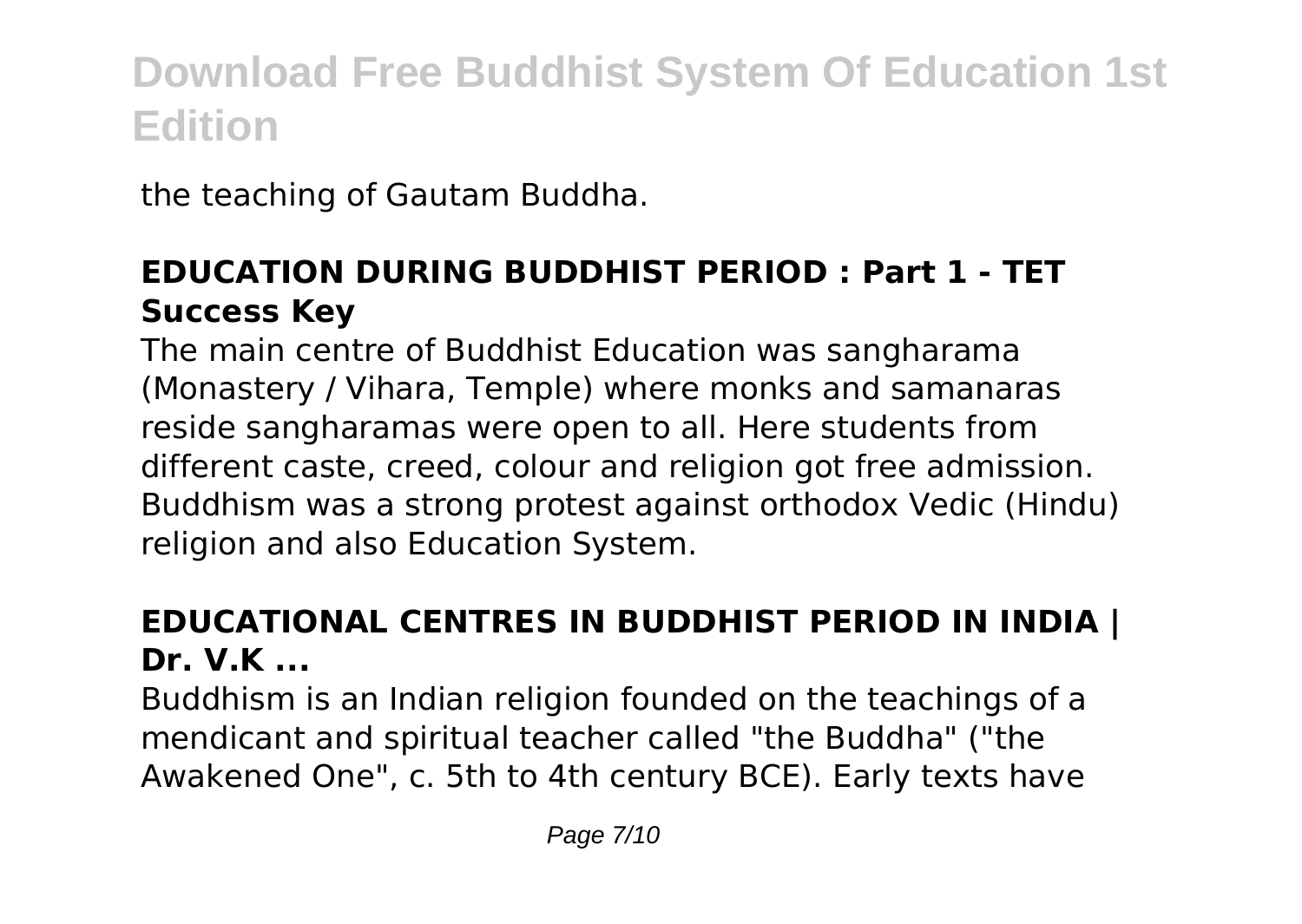#### **Buddhism - Wikipedia**

The aim of Buddhist Education is to change an unwise to wise, beast hood to Buddha hood. Buddhist Education made revolutionary change in the society. The Buddhists in the world first made Education open to all. Students irrespective of caste, creed, religion got opportunity to have education which was denied by the superior class in the society.

**EDUCATION IN BUDDHIST PERIOD IN INDIA | Dr. V.K ...** Buddhism also introduced the monastic system of education. Monasteries attached to Buddhist temples served the double purpose of imparting education and of training persons for priesthood. A monastery, however, educated only those who were its members. It did not admit day scholars and thus did not cater to the needs of the entire population.

## **Education - Education in classical cultures | Britannica**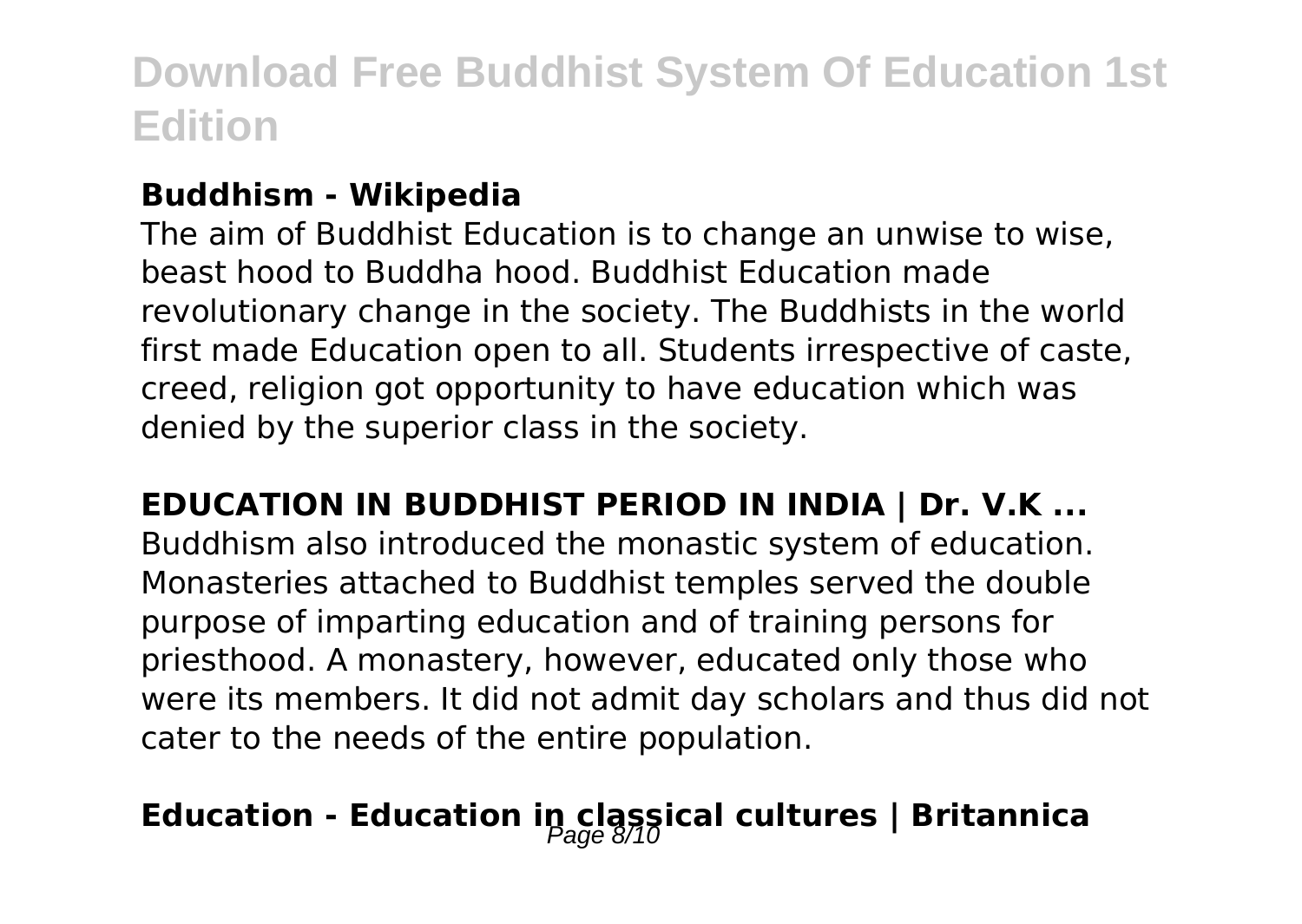The entire system of Buddhist education must he rooted in faith (saddha) faith in the Triple Gem, and above all in the Buddha as the Fully Enlightened One, the peerless teacher and supreme guide to right living and right understanding. Based on this faith, the students must be inspired to become accomplished in virtue (sila)by following

#### **Aims of Buddhist Education - Buddhism Today**

Education of the Dhamma, started by the Buddha for over two and a half millennium ago, has been successfully carried out by his disciples until today; inspiring millions of people, especially in the eastern part of the world, in their religious, cultural, social, political, economical, and intellectual activities.

#### **History of Buddhist Education: Convocation Address by ...**

Buddhist Education made revolutionary change in the society. The Buddhists in the world first made Education open to all. The